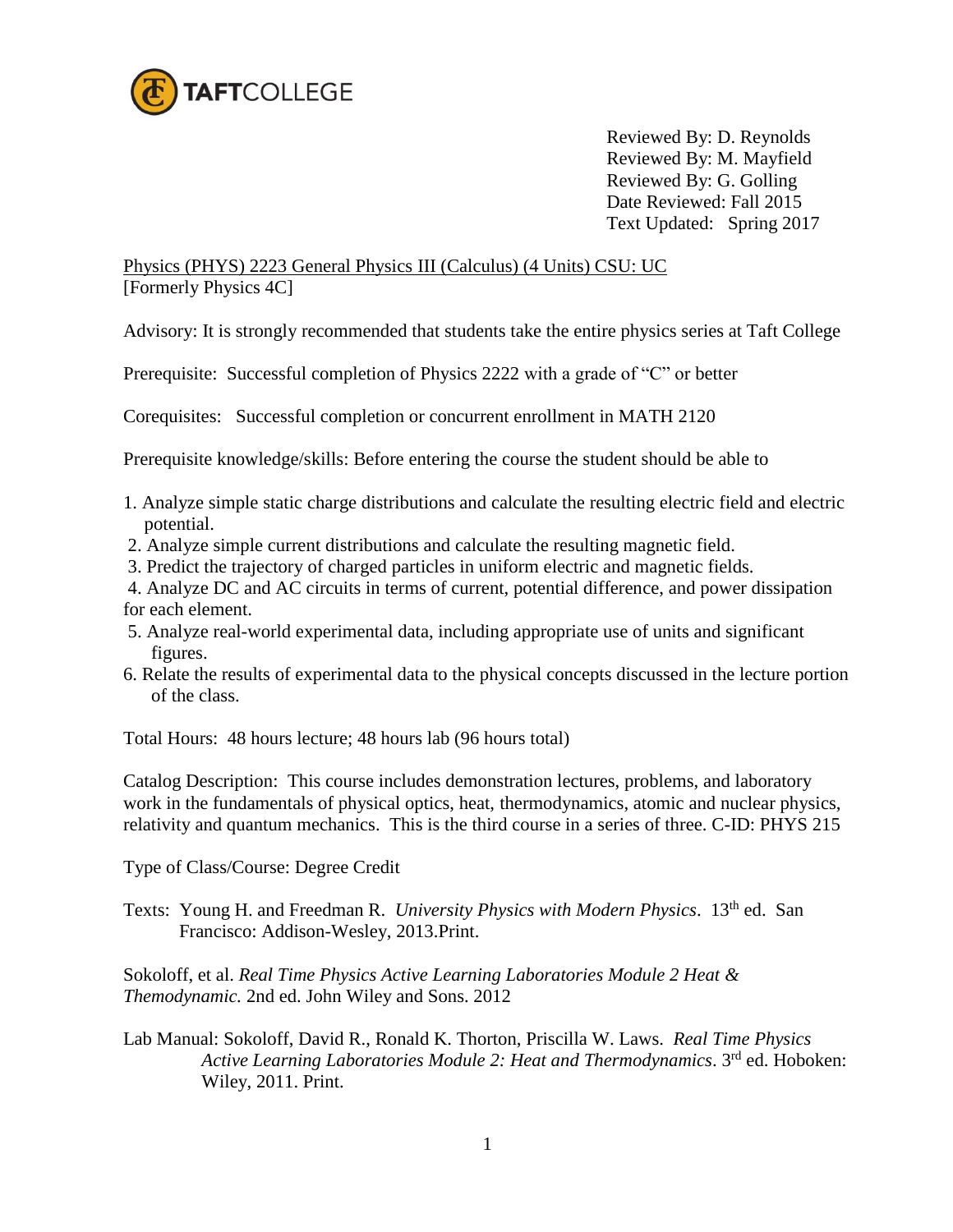

Additional Instructional Materials: Calculator

Course Objectives:

By the end of the course, a successful student will be able to

- 1. Analyze basic physical situations involving reflection and refraction, and use this analysis to predict the path of a light ray,
- 2. Analyze situations involving interference and diffraction of light waves, and apply these to situations including double slits, diffraction gratings, and wide slits,
- 3. Apply concepts from special relativity to analyze physical situations, including time dilation, length contraction, and the Lorentz transformation. Solve basic problems involving relativistic momentum and energy,
- 4. Apply basic concepts of quantum mechanics to analyze basic physical setups, including a particle in a box and simple atomic models,
- 5. Analyze real-world experimental data, including appropriate use of units and significant figures, and
- 6. Relate the results of experimental data to the physical concepts discussed in the lecture portion of the class.

Course Scope and Content: Lecture

- Unit I Temperature and Heat
	- A. Temperature and Thermal Equilibrium
	- B. Thermal Exapansion
	- C. Mechanisms of Heat Transfer
- Unit II Thermal Properties of Matter
	- A. Equations of State
	- B. Molecular Properties of Matter
	- C. Heat Capacities

#### Unit III The First Law of Thermodynamics

- A. Thermodynamic Systems
- B. Paths between Thermodynamic States
- C. Kinds of Thermodynamic Processes

### Unit IV The Second Law of Thermodynamics

- A. Heat Engines
- B. Refrigerators
- C. The Carnot Cycle

### Unit V The Nature and Propagation of Light

- A. Reflection and Refraction
- B. Dispersion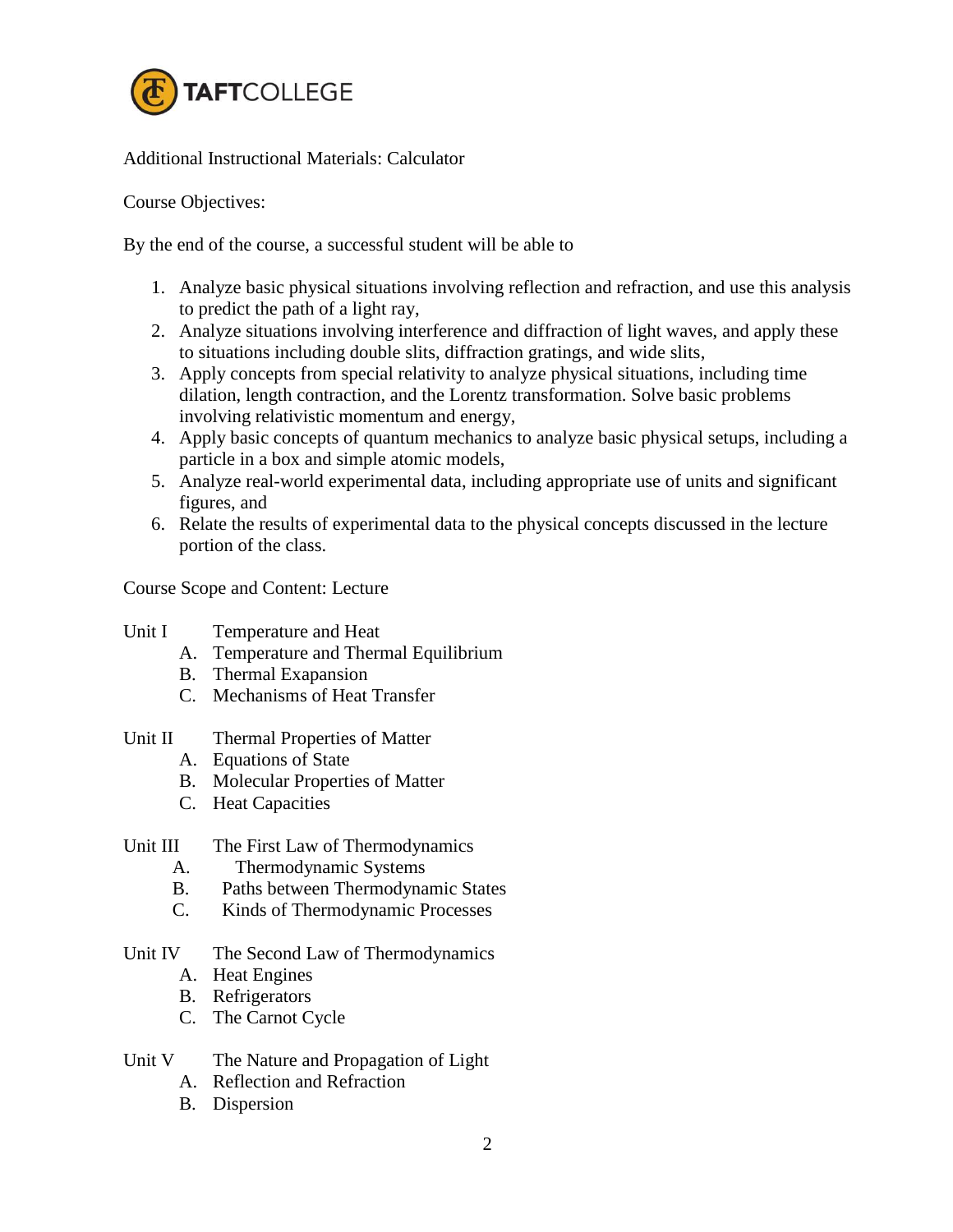

- C. Polarization
- Unit VI Geometric Optics
	- A. Reflection and Refraction at a Plane Surface
	- B. Thin Lenses
	- C. Microscopes and Telescopes
- Unit VII Wave Optics
	- A. Interference and Coherent Sources
	- B. Intensity in Interference Patterns
	- C. The Michelson Interferometer
- Unit VIII Diffraction
	- A. Fresnel and Fraunhofer Diffraction
	- B. Diffraction from a Single Slit
	- C. The Diffraction Grating

## Unit IX Special Relativity

- A. Invariance of Physical Laws
- B. Relativity of Time Intervals
- C. Relativity of Length
- Unit X Light Waves Behaving as Particles
	- A. The Photoelectric Effect
	- B. Compton Scattering
	- C. Wave-Particle Duality

### Unit XI Article Physics

- A. Electron Waves
- B. Bohr Model of the Atom
- C. The Laser
- Unit XII Ouantum Mechanics
	- A. Wave Functions and the Schrödinger Equation
	- B. Particle in a Box
	- C. Potential Wells

### Unit XIII Atomic Physics

- A. The Hydrogen Atom
- B. The Zeeman Effect
- C. Electron Spin
- Unit XIV Condensed Matter
	- A. Types of Molecular Bonds
	- B. Structure of Solids
	- C. Semiconductors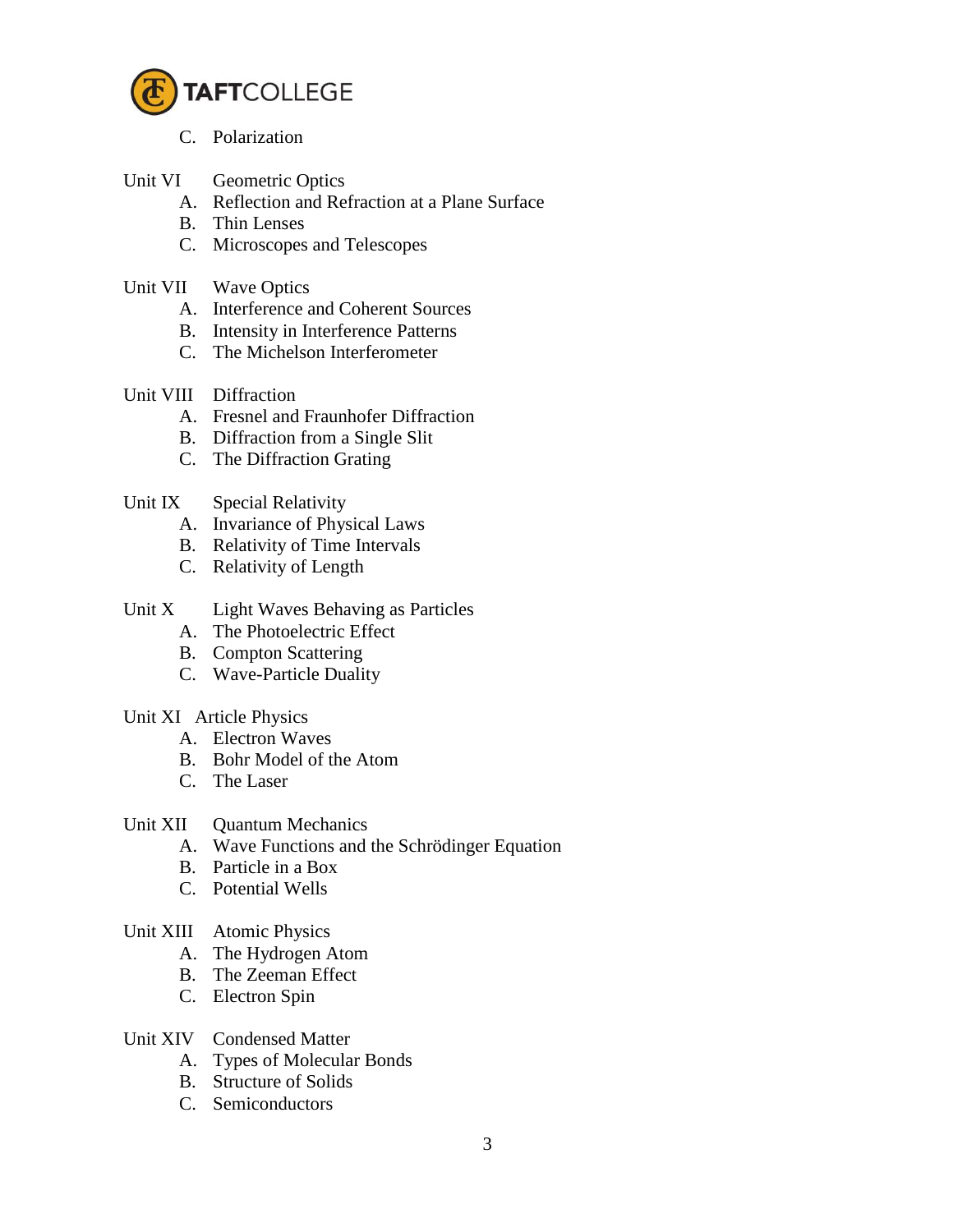

| Unit XV | <b>Nuclear Physics</b> |  |
|---------|------------------------|--|
|---------|------------------------|--|

- A. Properties of Nuclei
- B. Nuclear Binding and Nuclear Structure
- C. Nuclear Reactions

Course Scope and Content: Laboratory

| Unit I   | Heat and Temperature<br>A. Temperature Measurement<br>B. Thermal Equilibrium                                                            |
|----------|-----------------------------------------------------------------------------------------------------------------------------------------|
| Unit II  | <b>Energy Transfer and Temperature</b><br>A. Mechanical Work and Temperature Change<br><b>B.</b> Electrical Work and Temperature Change |
| Unit III | <b>Heat Energy Transfer</b><br>A. Controlling the Transfer of Heat Energy<br>B. Heat Transfer by Radiation                              |
| Unit IV  | The First Law of Thermodynamics<br>A. Heat of Fusion<br>B. Change of Phase                                                              |
| Unit V   | The Ideal Gas Law<br>A. Measuring Pressure<br>B. Pressure vs. Volume                                                                    |
| Unit VI  | <b>Heat Engines</b><br>A. Adiabatic Compression of Gases<br>B. Work Done by the Heat Engine                                             |
| Unit VII | Introduction to Light<br>A. Light Intensity Around a Point Source<br>B. Light from Extended and Small Objects                           |
|          | Unit VIII Reflection and Refraction of Light<br>A. Laws of Reflection and Refraction<br>B. Dispersion                                   |
| Unit IX  | Lenses<br>A. Converging Lenses<br><b>B.</b> Diverging Lenses                                                                            |

Unit X Mirrors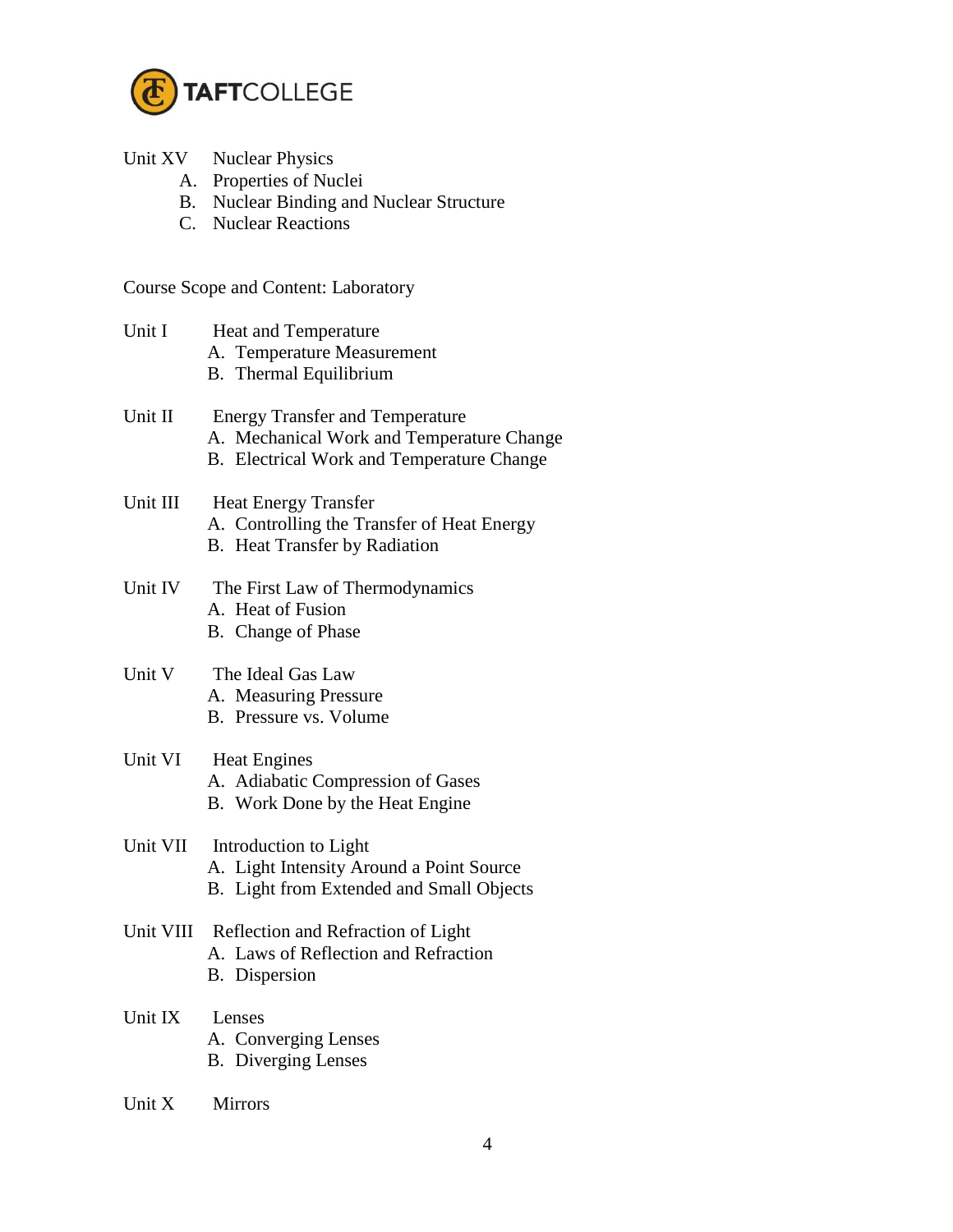

- A. Concave Mirrors B. Convex Mirrors
- 
- Unit XI Polarized Light A. Polaroid Filters
	- B. Brewster's Angle
- Unit XII Light and Waves A. Single Slit Diffraction
	- B. Two-Slit Interference
- Unit XIII Michelson Interferometer A. Interferometry
	- B. Index of Refraction of Air
- Unit XIV Spectrometry
	- A. Photospectrometry of Known Gases
	- B. Photospectrometry of the Sun

# Unit XV Global Positioning System

- A. General Relativity
- B. Schwarzschild Metric

Learning Activities Required Outside of Class:

The students in this class will spend a minimum of 6 hours per week outside of the regular class time doing the following:

- 1. Studying
- 2. Completing required reading
- 3. Problem solving activity or exercise
- 4. Written work

Methods of Instruction:

- 1. Lectures, demonstrations, class discussions, and sample problems solved by the instructor with student involvement to illustrate the application of physical principles
- 2. Laboratory experiments. The principal objectives of the laboratory work are the demonstration of fundamental physical phenomena and the development of physical intuition based on hands-on experience with equipment in exploring these physical phenomena. High accuracy of measurements and development of sophisticated laboratory techniques are not emphasized, but the crucial role of experimental inquiry in the development of physical theory and in the refinement of our knowledge of physical constants and the behavior and properties of matter necessary as a foundation for technological progress are stressed.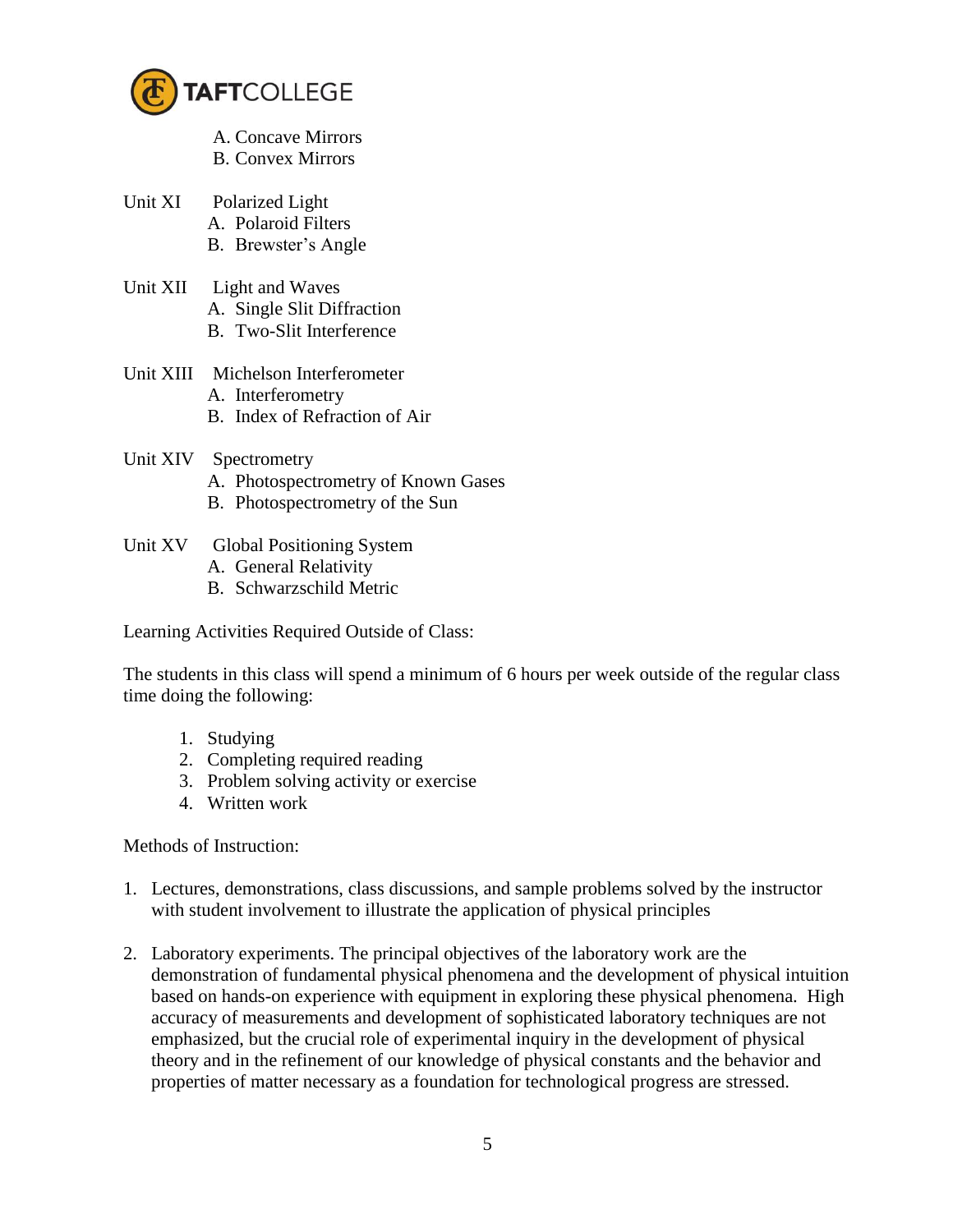

- 3. Problem solving sessions under the direction of the instructor using whatever portion of laboratory time remains after performance of the experiments.
- 4. In both lecture and laboratory, emphasis will be placed on the development of an understanding of physical principles, and on the development of the thinking skills necessary to analyze increasingly complex problems and select an appropriate set and sequence of physical principles to solve them. Rote memorization of "format" approaches to solve typical exam problems will be avoided.
- 5. Maximum use will be made, where appropriate, of the student's developing mathematical capabilities to increase the generality and transparency of the physical presentations.

Methods of Evaluation:

- 1. Substantial writing assignments, including:
	- a. laboratory reports
	- b. brief expositions as part of exams
- 2. Computational or non-computational problem-solving demonstrations, including:
	- a. exams
	- b. homework problems
	- c. laboratory reports
	- d. class discussions

Laboratory Category: Extensive Laboratory

Pre delivery criteria: All of the following criteria are met by this lab:

- 1. curriculum development for each lab,
- 2. published schedule of individual laboratory activities,
- 3. published laboratory activity objectives,
- 4. published methods of evaluation, and
- 5. supervision of equipment maintenance, laboratory setup, and acquisition of lab materials and supplies.

During laboratory activity of the laboratory: All of the following criteria are met by this lab:

- 1. Instructor is physically present in lab when students are performing lab activities.
- 2. Instructor is responsible for active facilitation of laboratory learning.
- 3. Instructor is responsible for active delivery of curriculum.
- 4. Instructor is required for safety and mentoring of lab activities.
- 5. Instructor is responsible for presentation of significant evaluation.

Post laboratory activity of the laboratory: All of the following criteria are met by this lab:

1. Instructor is responsible for personal evaluation of significant student outcomes (lab exercises,exams, practicals, notebooks, portfolios, etc.) that become a component of the student grade that cover the majority of lab exercises performed during the course.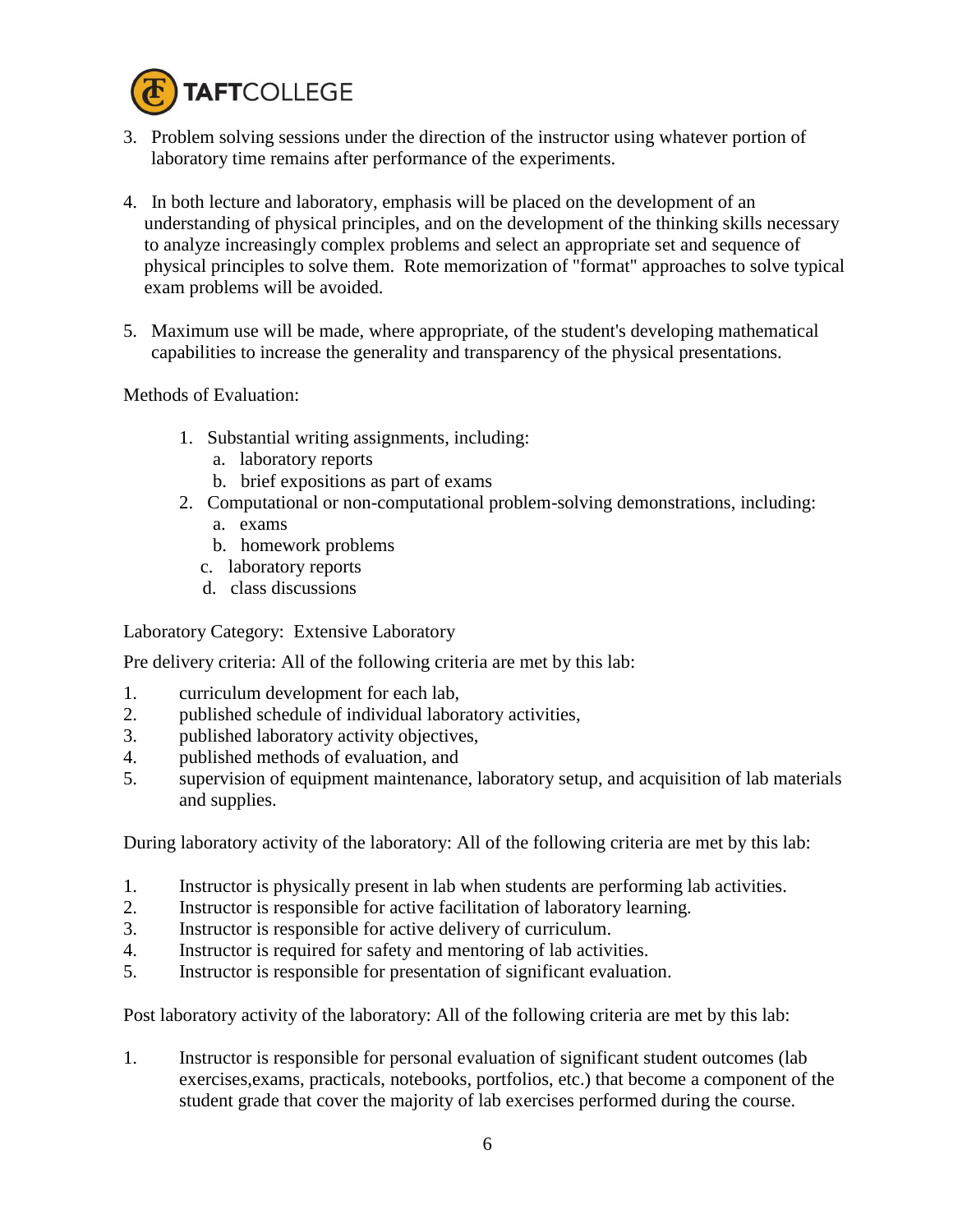

2. Instructor is responsible for supervision of laboratory clean up of equipment and materials.